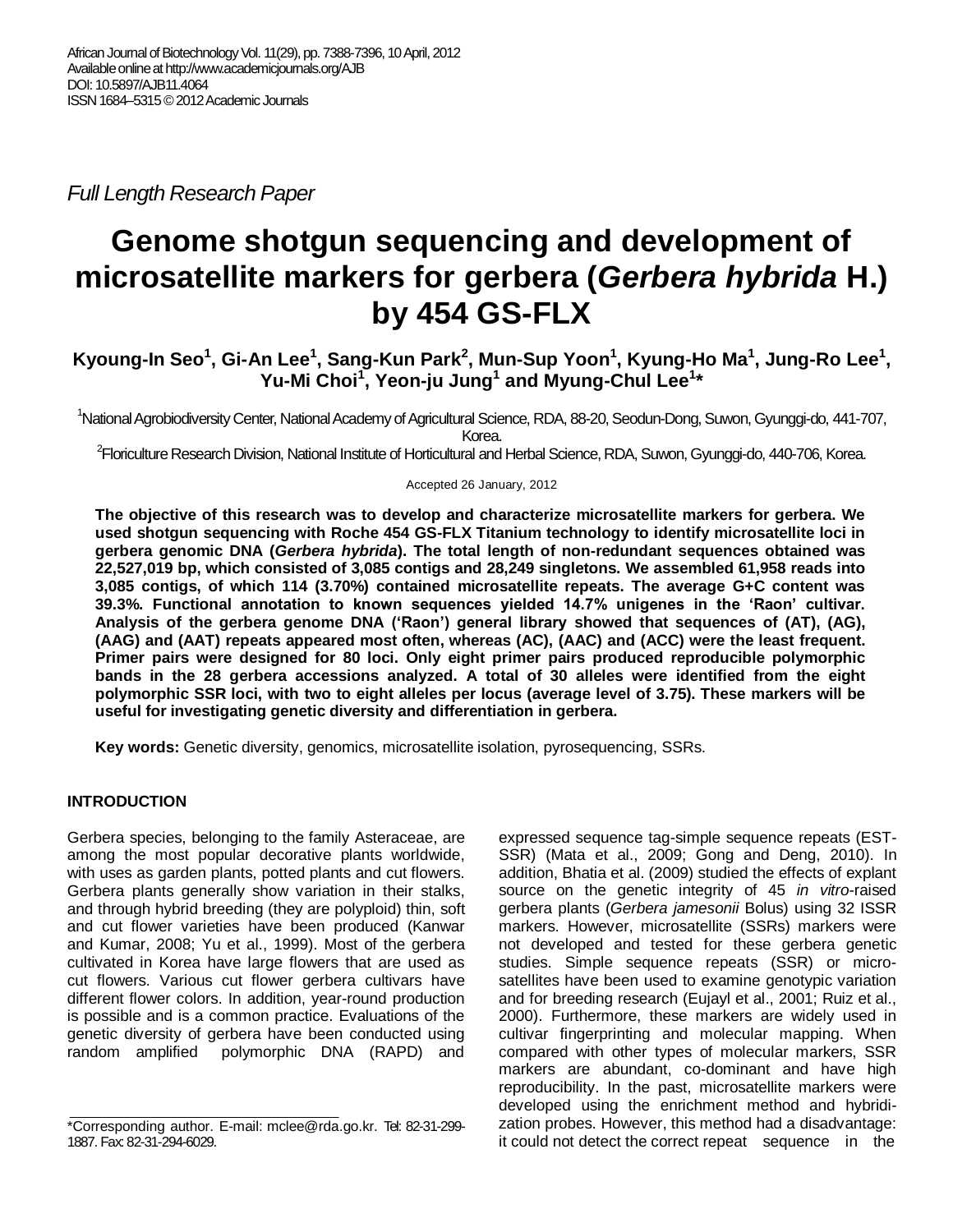**Table 1.** Gerbera accessions analyzed using SSR markers and characteristics of gerbera flower types.

| S/N            | <b>Accession name</b> | <b>Flower type</b> |
|----------------|-----------------------|--------------------|
| 1              | Marathon              | Semi-double        |
| $\overline{c}$ | Venturi               | Double             |
| 3              | Samba                 | Single             |
| 4              | Angi                  | Semi-double        |
| 5              | Liz                   | Semi-double        |
| 6              | Kopabo                | Single             |
| 7              | Amado                 | Semi-double        |
| 8              | Mirage                | Double             |
| 9              | Goldfinger            | Double             |
| 10             | Kabana                | Double             |
| 11             | Albert                | Double             |
| 12             | Diablo                | Semi-double        |
| 13             | Esperanza             | Double             |
| 14             | Sunset                | Double             |
| 15             | Rosamatt              | Double             |
| 16             | Ма                    | Semi-double        |
| 17             | Duella                | Semi-double        |
| 18             | Essence               | Double             |
| 19             | Salina                | Double             |
| 20             | Palazo                | Double             |
| 21             | Escada                | Semi-double        |
| 22             | Stephane              | Semi-double        |
| 23             | Raon                  | Double             |
| 24             | Misty Red             | Double             |
| 25             | Royal                 | Semi-double        |
| 26             | Mandorin              | Semi-double        |
| 27             | Jinno                 | Semi-double        |
| 28             | Dino                  | Double             |

genome because a probe that facilitated hybridization was not available.

Lagercrantz et al. (1993) demonstrated that (AT)/(TA) and (CG)/(GC) probes more easily construct complementary structures than do other kinds of probes. In addition, the method was costly, labor intensive during the cloning process, and produced many redundant clones. The recent introduction of next-generation sequencing technologies, such as the 454 Genome Sequencer (GS)-FLX (Roche) which uses massively parallel pyrosequencing, may allow for more effective production of microsatellites. The GS-FLX by 454 Life Sciences depends on an oil-emulsion based PCR followed by massively parallel and individual pyrosequencing of the clonally amplified beads in a PicoTiterPlate (Pettersson et al., 2009). At present, 454 technology offers the longest read length by far, ~400 bp on the GS-FLX Titanium platform. Recently, in *Khaya senegalensis*, a microsatellite marker that can characterize genetic variation was developed using nextgeneration sequencing (Sexton et al., 2010).

Many studies have used 454 pyrosequencing to analyze genomic DNA (Sato et al., 2010), polymerase chain reaction (PCR) amplicons (Bonnal et al., 2010), BAC DNA (Wicker et al., 2006) and cDNA (Yang et al., 2010) samples. Tangphatsornruang et al. (2009) developed polymorphic SSR markers for genotyping mungbean using genome shotgun sequencing. They reported that shotgun sequences were useful for marker development, for determining phylogenetic relationships and for gene discovery. The present study examined microsatellite sequences in gerbera genomic data and evaluated genetic relationships between gerbera cultivars. In this paper, we reported the development of microsatellites and the characterization of gene content in gerbera (*Gerbera hybrida*) using cost-effective 454 pyrosequencing.

#### **MATERIALS AND METHODS**

#### **Plant material and DNA extraction**

PCR and genotyping was performed on 28 gerbera (*Gerbera hybrida* H.) accessions collected from the National Horticultural Research Institute (NHRI), Rural Development Administration (RDA) of Korea (Table 1). The 'Raon' and 'Misty Red' cultivars were bred at the NHRI of Korea and the rest of the cultivars were bred abroad. The scoring of flower type was based on the number of petals, such as single, double and semi-double. Among 28 accessions, only 2 accessions have single type flower and 12 other accessions were semi-double type and 14 accessions have double type.

Total genomic DNA was extracted from young fresh leaves by the modified cetyltrimethylammonium bromide (CTAB) method described by Dellaporta et al. (1983). A total of 8 μg of 'Raon' (double petal type) DNA was used to perform shotgun sequencing using 454 GS-FLX Titanium pyrosequencing (Roche Applied Science, Mannheim, Germany).

### **Shotgun genomic sequencing**

A small/medium plate (1/8 PicoTiterPlate; PTP) was used for 454 GS-FLX Titanium pyrosequencing for samples processed by the shotgun method according to the manufacturer's instructions. In short, the samples prepared using the shotgun method was fractionated into smaller pieces (300 to 800 bp) by nebulization. Subsequently, the fragment length distribution of the library was assessed using a gerbera DNA 7500 LabChip (Agilent Technologies, Waldbronn, Germany) to ensure that the input material was adequate. The ends of the sheared gerbera genome DNA fragments were polished by the action of T4 DNA polymerase and T4 polynucleotide kinase. Short adaptors were then ligated to the ends of each sample DNA fragment. These adaptors provide priming regions to support both amplification and nucleotide sequencing. Finally, the quality of the library was assessed with a Bioanalyzer RNA 6000 Pico LabChip (Agilent Technologies).

Emulsion titration was performed with different amounts of input ssDNA. Medium-scale emPCR was conducted based on the titrated ssDNA amount. Enriched bead samples were then counted using a Z1 Coulter Counter (Beckman Coulter, Brea, CA, USA) to calculate the percent enrichment.

Samples prepared using the above procedure were loaded,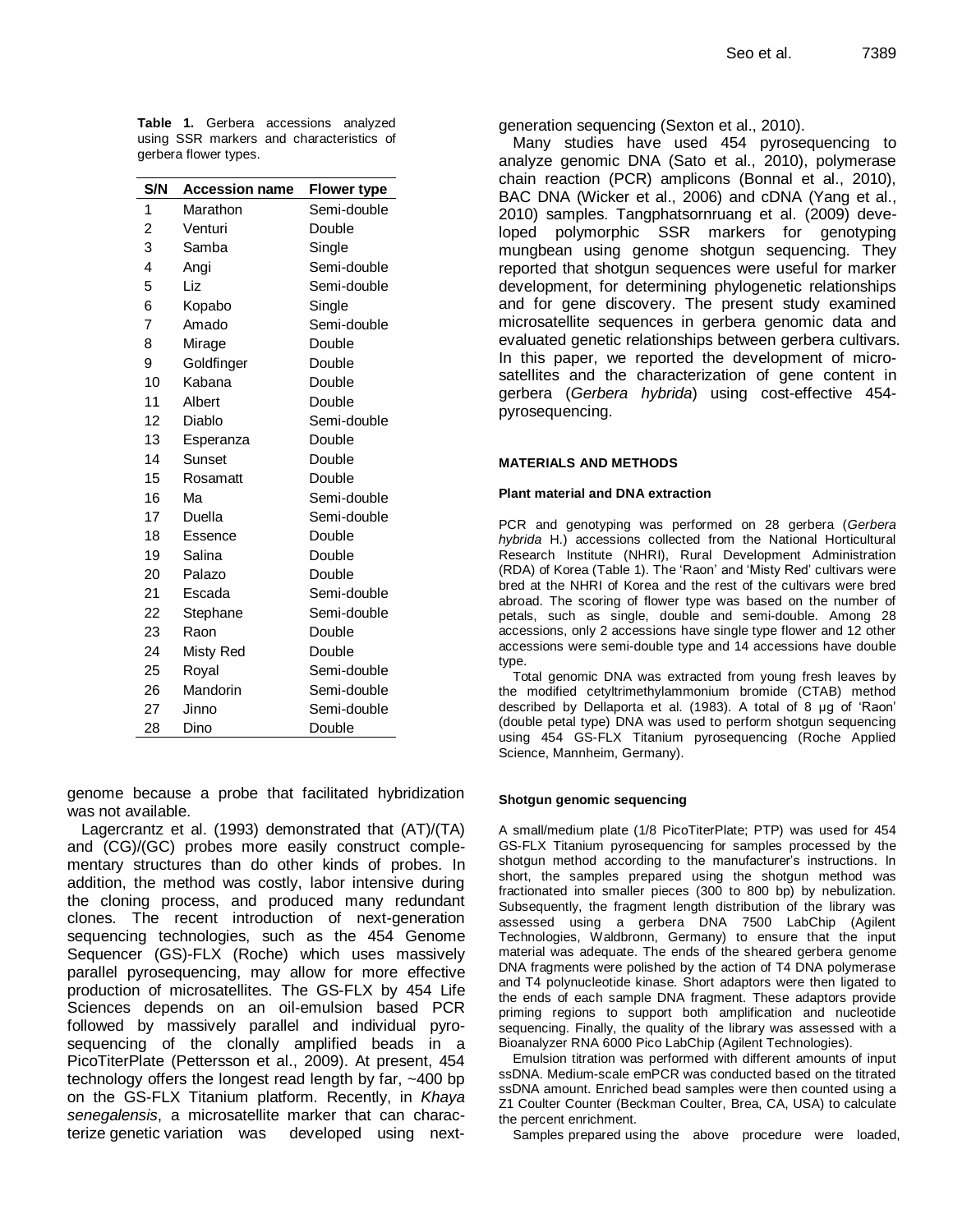along with other reagents, into the wells of a 1/8 PTP device, and sequencing was performed with a GS FLX Titanium Reagents XLR70, a 70 x 75 mm Titanium PTP device and a Genome Sequencer FLX Instrument (454 Life Science, Roche Applied Science). Sequencing data were obtained after a 9-h run of the GS-FLX.

After sequencing, sequence assembly was performed using the GS De Novo Assembler software to produce the contigs and singletons. All sequence alignments were conducted using the Basic Local Alignment Search Tool (BLAST; database: NT) (Altschul et al., 1997).

### **Selection of SSRs and primer design**

Identification of SSR motifs within contig sequences and primer design were conducted using the ARGOS program (Kim, 2004). The contigs were screened for mononucleotide, dinucleotide, trinucleotide, tetranucleotide, pentanucleotide and hexanucleotide repeats. The minimum number of repeats was set to four. From these contigs, we designed 80 primer pairs to amplify microsatellite regions. The primer design included the following specifications: (1) melting temperature (Tm) between 54 and 64°C; (2) GC content above 30%; (3) amplicon size of 150 to 300 bp. For each locus, forward primers were synthesized to incorporate a 5' fluorescent label, M13 (-21)-Tag TGTAAAACGACGGCCAGT (Messing, 1983).

### **Polymorphism analysis**

The M13F-tail (5′-TGTAAAACGACGGCCAGT-3′) PCR method of Schuelke (2000) was used to measure PCR product size, as described by Lee et al. (2008). PCR was performed in a 20 μl reaction mixture containing 2 μl of template genome DNA (20 ng/μl), 0.2 μl of locus-specific primer (10 pmol/μl), 0.4 μl of M13 universal primer (10 pmol/μl), 0.6 μl normal reverse primer, 2.0 μl of 10X PCR buffer (SolGent, Daejeon, Korea), 1.6 μl of dNTP (2.5 mM) and 0.2 μl h-Taq-polymerase (5 U/μl; SolGent). The 5'-M13 sequence was attached to a forward primer to incorporate a florescent dye [blue (FAM), green (NED) or yellow (HEX)] into the PCR product. PCR was performed as follows: initial denaturation at 94°C (3 min), then 30 cycles each of 94°C (30 s), 55°C (45 s) and 72 $\degree$ C (1 min), followed by 10 cycles of 94 $\degree$ C (30 s), 53 $\degree$ C (45 s) and 72°C (1 min), and a final extension at 72°C for 10 min (PTC-100 Thermocycler, MJ Research, Waltham, MA, USA). All denatured products were run on an ABI PRISM 3130xl Genetic Analyzer (Applied Biosystems, Carlsbad, CA, USA) using the molecular size standard (35 to 500 bp) GeneScan 500 ROX (6-carboxyrhodamine). Genotypes were obtained using GeneMapper v4.0 software (Applied Biosystems).

### **Data analysis**

PCR genotyping results were converted to binary form  $(0 =$ absence; 1 = presence), and similarity coefficients were calculated among all 28 accessions considered in this study with the program NTSYS, version 2.1 (Exeter Software, Setauket, NY, USA), using SIMQUAL with the Dice coefficient (Dice, 1945). The data were subjected to unweighted pair group method with arithmetic mean (UPGMA) cluster analysis using NTSYS 2.1. The number of distinct genotypes and genetic diversity were computed using GenoType/GenoDive software (Meirmans and Van Tienderen, 2004).

### **Sequence annotation and analysis of gene content**

Functional annotation and major functional categories (biological process, molecular function and cellular component) were analyzed

using the BLAST2GO software suite v2.3.1 (www.blast2go.de) (Conesa and Götz, 2008). Homology searches (BLASTX and BLASTN) were performed remotely on the NCBI server through a query-friendly version of BLAST (QBLAST), following a sequential strategy.

# **RESULTS**

## **Sequence analysis of the gerbera genome**

The status yield of sequencing runs and statistics for 'Raon' are summarized in Table 2. We also provided sequence data for all contigs of 'Raon' as Supplementary File 1. The 454 GS-FLX Titanium sequencing run yielded 22.5 Mbp of a genome DNA library from 'Raon' (*G. hybrida*), including 22,527,019 reads, with an average read length of 363.6 bp and 114 contigs (3.69%) containing microsatellite repeats. The 'Raon' genome DNA was assembled into 3,085 contigs and 28,249 singletons. After the assembly (3,085 contigs + 28,249 singletons), the contigs had an average length of 344.03 bp and an average depth of coverage of 10.92 reads per base pair. A total of 430 large contigs (≥500 bp), with an average length of 1,046 bp, was detected for 'Raon'. The longest contig was 25,066 bp.

To better understand the general mechanisms working in the gerbera, we performed the gene ontology (GO) analysis and carried out all aligned sequences (3,085 contigs and 28,249 singletons). Functional annotation was analyzed using BLAST2GO (Conesa and Götz, 2008), which led to consistent gene annotations and the assignment of gene names, gene products and gene ontology (GO) numbers. In total, 452 unigenes were assembled, and assembled contig sequences were available. All unigenes were investigated for their association with GO terms from level 4 biological processes, molecular function and cellular components; the number of associations was 137 (30.3%), 85 (18.8%) and 56 (12.4%), respectively. Eighty-five assignments were made to molecular function ontology, with a large proportion of these functioning in DNA binding (32.7%) and cation binding (27.3%) (Figure 1). Under biological process ontology, 137 assignments were made, with a large proportion of the assignments falling into cellular macromolecule metabolic process (24%) and nucleobase, nucleoside, nucleotide and nucleic acid metabolic process (23%) categories. The top 10 contigs by number of assembled reads were aligned to the NCBI database using BLASTN (Table 3). Four had significant (e-value ≤1 x 10<sup>-3</sup> and a bit score >40) hits to different genes, while three aligned to *Lactuca sativa* cultivar Salinas chloroplast complete genome DNA and three others aligned to *Guizotia abyssinica* chloroplast complete genome DNA.

## **Characteristics of the genome SSR**

SSR motifs found in 'Raon' are summarized in Figure 2.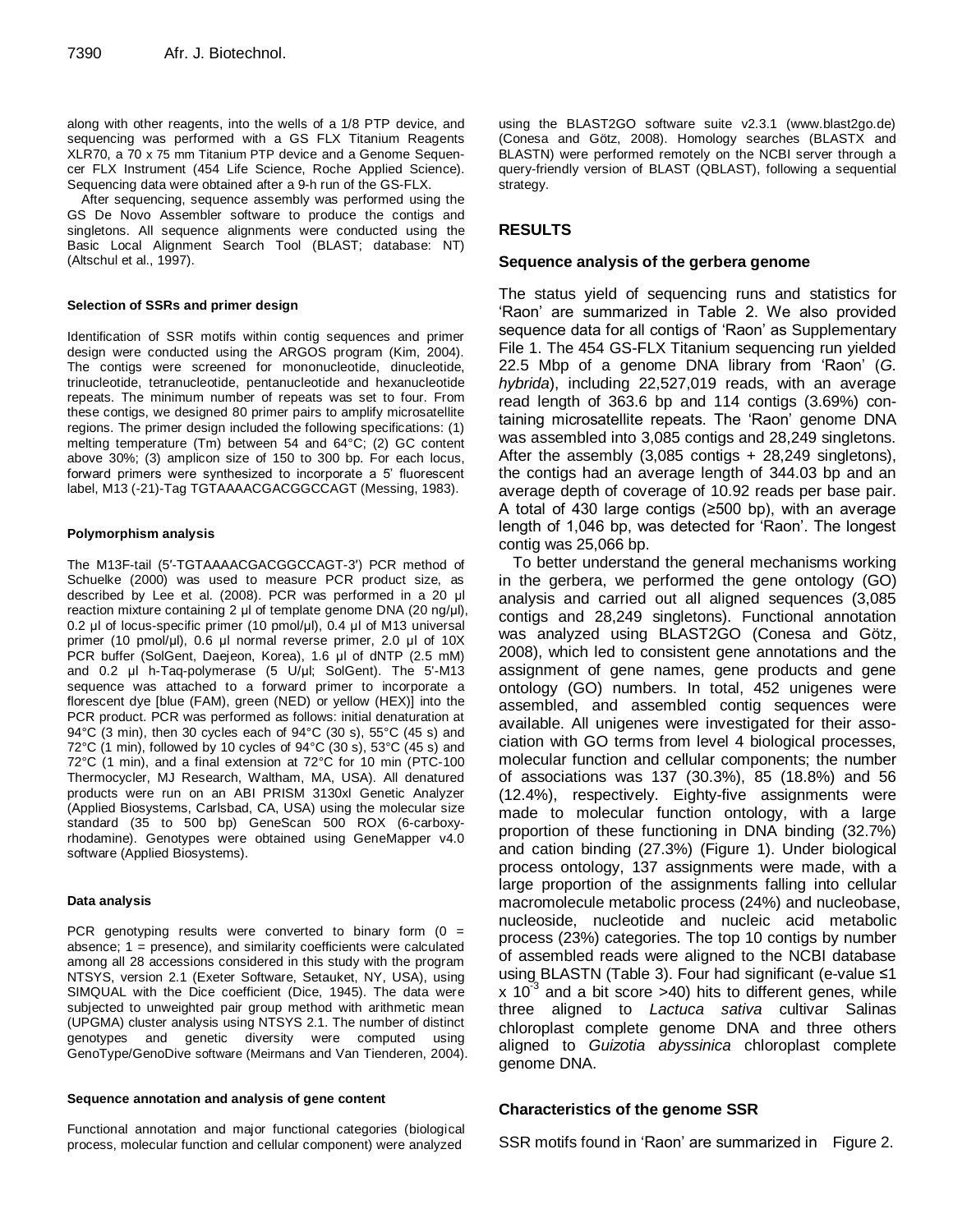**Table 2.** Sequencing results by GS FLX Titanium.

| Total bases (bp)                                    | 22,527,019 |
|-----------------------------------------------------|------------|
| Significant BLAST hits <sup>Z</sup>                 | 152        |
| $G+C$ content $(\%)$                                | 39.3       |
| Length Average (bp)                                 | 363.58     |
| Total Contig length (bp)                            | 1,061,348  |
| Number of contigs                                   | 3,085      |
| Mean depth of contig                                | 10.92      |
| Number of singletons                                | 28,249     |
| Percentage of reads containing microsatellites      | 3.69%      |
| Sequences with amplifiable microsatellite sequences | 0.29%      |

<sup>Z</sup>Significant BLAST hit criteria was an e-value ≤1 x 10<sup>-3</sup> and a bit score>40.

Of the 3,085 unique contigs, 114 (3.70%) contained microsatellite sequences. Among the 114 microsatellite regions, we found dinucleotide, trinucleotide and pentanucleotide repeat motifs. The frequency of the appearance of these SSRs was estimated to be one SSR for every 9.3 kb in the 1.06 Mbp sequences from the *Gerbera* genome. The repeat number for dinucleotides (62.3%) was higher than that for trinucleotides (36.8%). In addition, a pentamer repeat was found in one contig (0.9%). The number of repeats ranged from 4 to 33. Among the SSRs, AT/TA repeat motifs were the most common (28.9%) followed by AG/GA repeat motifs (21.1%). The most frequent trinucleotide motif was AAG/AGA/GAA (13.2%), which was closely followed by the AAT/ATA/TAA motif (7.9%).

## **Development of SSRs markers**

After screening all the contigs  $(n = 3.085)$  for SSR regions with the ARGOS PROGRAM (Kim, 2004), we identified a total of 114 SSR regions. A random set of 80 primer sets was designed which included SSR regions; these primers were used to amplify gerbera genomic regions. There were six perfect repeats having no interruptions, one imperfect repeat and one compound repeat sequence. Four of the loci: GB-GJ-002, GB-GJ-049, GB-GJ-059 and GB-GJ-063, which had  $(AAT)<sub>4</sub>$ ,  $(AT)_{4}$ ,  $(ACA)_{6}$ ,  $(AG)_{7}$ ,  $(ATC)_{4}$ , and  $(CAT)_{5}$  repeats, respectively, were labeled with FAM (blue). Two others, GB-GJ-011 and GB-GJ-074, with  $(CAC)_{5}$  and  $(CAT)_{5}$ repeats, respectively, were labeled with HEX (yellow). The last loci, GB-GJ-021 and GB-GJ-077, which had  $(AAAG)<sub>4</sub>$  and  $(TGA)<sub>6</sub>$  repeats, respectively, were labeled with NED (green). GB-GJ-049 had the widest allele size range of the eight loci (160 to 317 bp) (Table 4). When used with 28 accessions, eight primer pairs managed to amplify 30 distinct alleles, with an average of 3.75 alleles per locus.

## **Genetic diversity based on SSR data**

Genetic diversity among *G. hybrida* accessions was evaluated using an UPGMA model (Figure 3). Cluster analysis separated the three groups: Groups-I, II and III. Group-I accommodated the highest number of accessions (16 accessions, 57.1%) followed by Group-II (nine accessions, 32.1%). Group-III contained the lowest number of accessions (three accessions, 10.7%). As shown in Figure 3, most of the semi-double type accessions were clustered in Group-I. Group-II consisted of nine accessions, which were mainly double type; Group-III consisted of three accessions: one single type, one double type, and one semi-double type. Coefficients of similarity ranged from 0.68 to 0.96. Flower type did not differentiate clearly among gerbera accessions. The 'Misty Red' and 'Raon' accessions, which were uniquely bred in Korea (Choi et al., 2001), belonged to Groups-I and II, respectively. Our analyses of genetic distances (NTSYS) and calculations of clonal diversity (GenoType/ GenoDive) divided the *G. hybrida* accessions in Group-I into 14 genotypes. The Groups-II and III populations were divided into eight and three genotypes, respectively. This is because SSR markers detected multilocus genotypes within the groups. Calculations of clonal diversity (Genotype/Genodive) resulted in a Nei's diversity index (corrected for sample size) of 0.98 for Group-I (Table 5). For Groups-II and III, clonal diversity was 0.97 and 1.00, respectively, as nine and three genotypes were identified,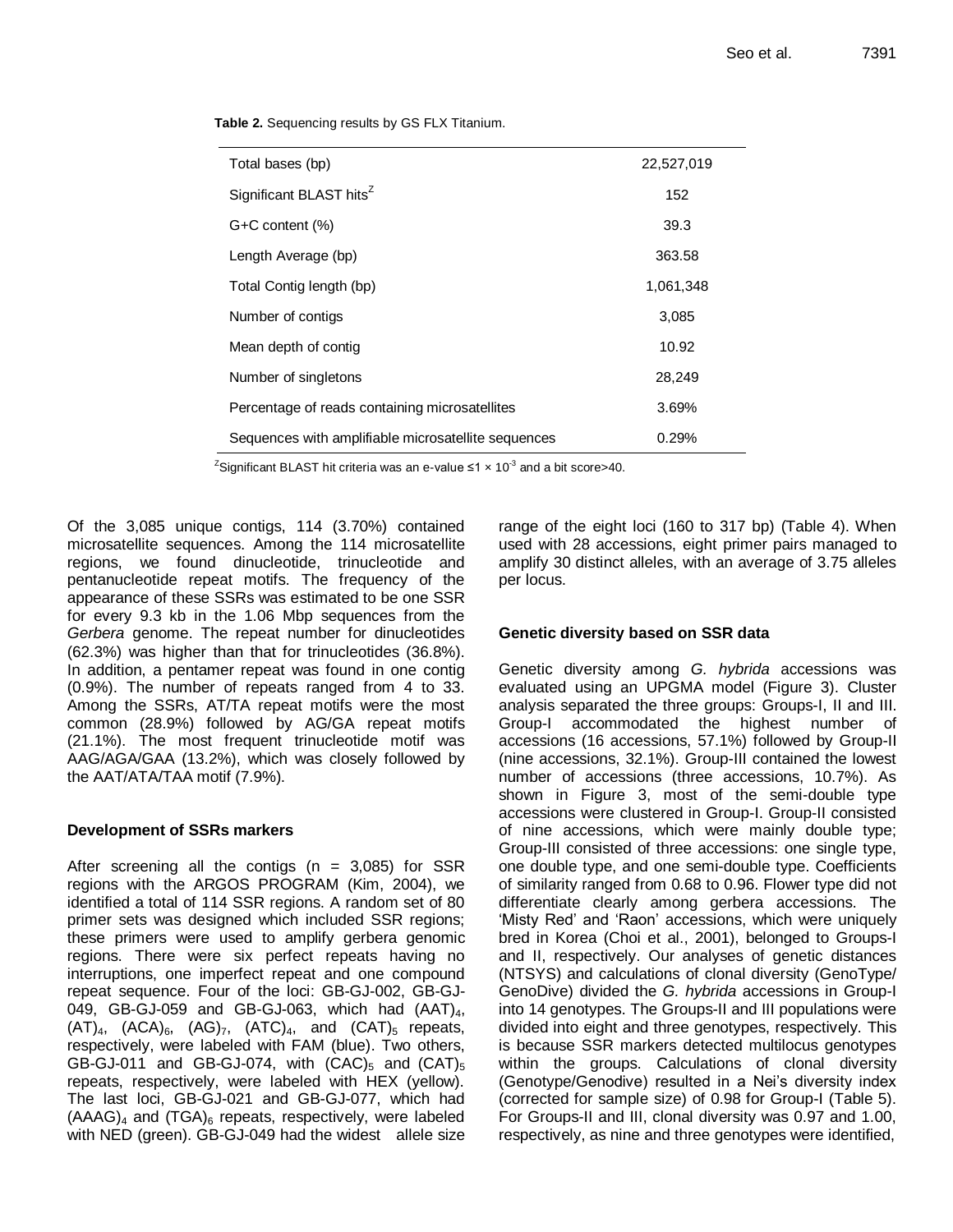

**Figure 1.** Gene ontology classification for gerbera according to molecular function (A) and biological process (B) using BLAST2GO with E-6 cutoff.

respectively. Total diversity over all accessions was 0.99 and average diversity within populations was 0.98. The fraction of diversity among populations, corrected  $G'_{ST}$ , was 0.01.

## **DISCUSSION**

The 454 GS-FLX technology provided a very cost-

effective method for obtaining SSR sequences. This technology will accelerate research on less-studied gerbera plants. The 454 GS-FLX has been broadly used for transcriptome sequencing, whole genome sequencing, metagenomics and microbial diversity (http://454.com/ applications/index.asp). As next-generation sequencing, 454 GS-FLX Titanium possesses more powerful sequencing capabilities, with a read length of 400 bp and higher sequencing accuracy. In this study, *G. hybrida*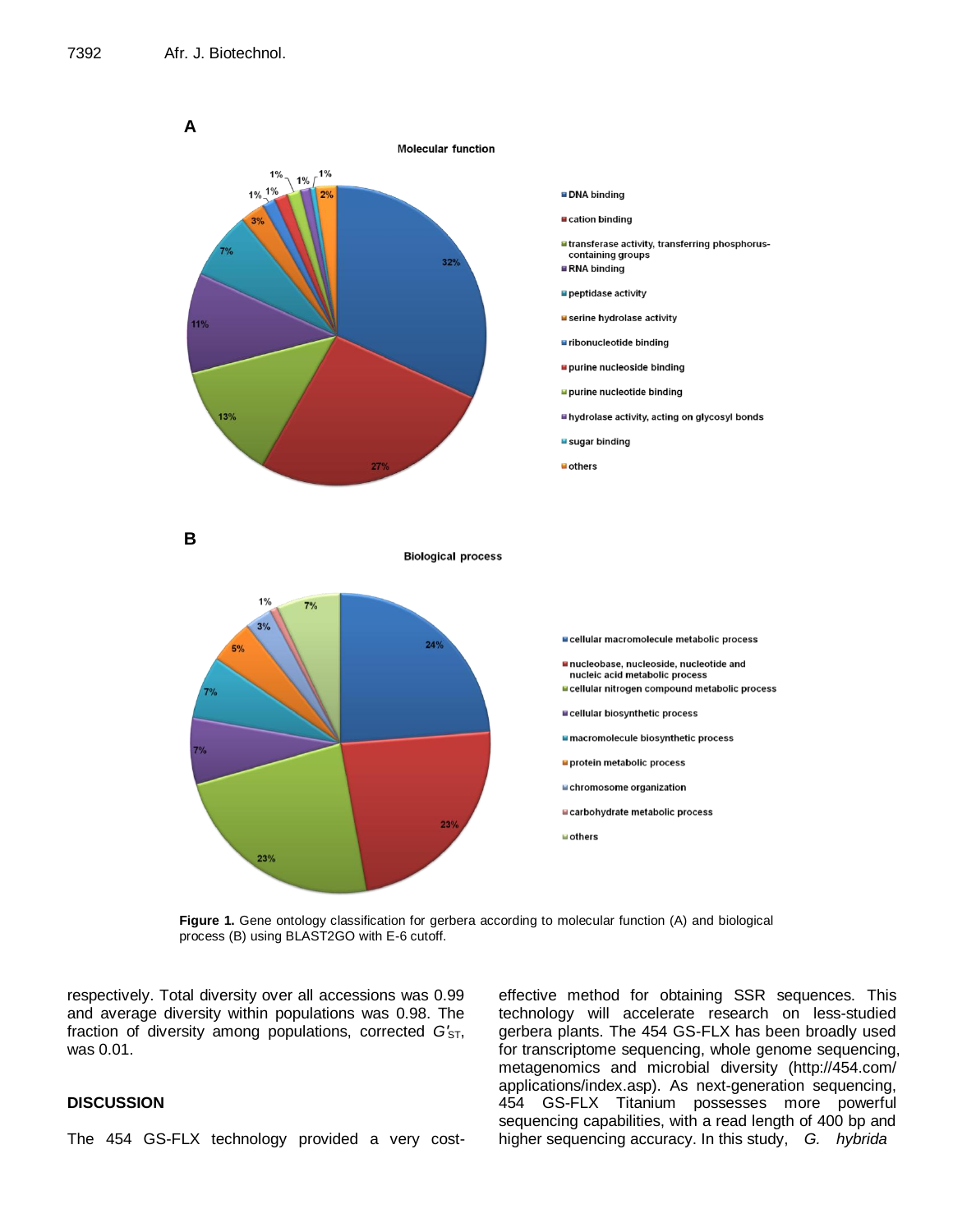| Contig         | <b>BLASTN result</b>                                          |       | Contig Length (bp) No. of assembled reads |
|----------------|---------------------------------------------------------------|-------|-------------------------------------------|
| 1931           | Lactuca sativa cultivar Salinas chloroplast, complete genome  | 25066 | 916                                       |
| 1954           | Guizotia abyssinica chloroplast, complete genome              | 18240 | 460                                       |
| 2020           | Corokia cotoneaster 26S ribosomal RNA gene, complete sequence | 6606  | 319                                       |
| 28             | Guizotia abyssinica chloroplast, complete genome              | 14762 | 306                                       |
| 5              | Guizotia abyssinica chloroplast, complete genome              | 11466 | 253                                       |
| 56             | Trachelium caeruleum chloroplast, complete genome             | 10443 | 230                                       |
| 3831           | Oryza punctata, complete sequence                             | 1296  | 226                                       |
| 1446           | Oryza australiensis, complete sequence                        | 5698  | 218                                       |
| $\overline{2}$ | Lactuca sativa cultivar Salinas chloroplast, complete genome  | 6924  | 150                                       |
| 64             | Lactuca sativa cultivar Salinas chloroplast, complete genome  | 7569  | 134                                       |

**Table 3.** The top ten contigs determined by the number of assembled reads and their respective alignments.



**Figure 2.** Distribution pattern of SSRs found in sequence of the 'Raon' cultivar.

genome DNA was sequenced using a 454 GS-FLX system, producing a total of 22,527,019 sequence reads before assembly (reads only). After assembly, 3,085 contig sequences were obtained. The GC content of all reads was 39.3%, which is within the range commonly observed for plant genomes [e.g., tomato (Zhu et al., 2008) and Arabidopsis (Arabidopsis Genome Initiative, 2000)]. Our sequencing runs yielded reads with an average length of 363.5 bp.

In the present study, 3,085 contigs (about 1.1 Mb) were used in an SSR search, which produced 114 (3.69%) SSR-containing sequences, including at least four dinucleotide, trinucleotide, tetranucleotide, penta-nucleotide and hexanucleotide repeats. This is a relatively low abundance of SSRs as compared to the numbers of ESTs containing SSRs found in an earlier report: *Citrus* spp. 6.09%, *Lactuca sativa* 4.90%, *Rosa* spp. 8.05% and *Prunus persica* 4.99% (Kumpatla and Mukhopadhyay, 2005). The occurrence of SSRs in ESTs from the gerbera transcriptome was at the rate of one SSR per 5.16 kb (Gong and Deng, 2010), whereas in this study, using genomic sequences (represented by 1.1 Mbp of gerbera genome DNA), the frequency was one SSR for every 9.3 kb.

The proportion of AT/TA motifs in the SSRs generated from the gerbera genome was much higher than the proportion of (CA)/(TG) repeat motifs (Figure 2). This result is consistent with surveys of microsatellites in *Jatropha curcas* L. (Sato et al., 2010) and also with studies on barley (Becker and Heun, 1995), *Cannabis sativa* (Algharim and Almirall, 2003) and citrus (Chen et al., 2006). However, studies of *Brassica napus* (Uzunova and Ecke, 1999) and *Phaseolus vulgaris* (Benchimol et al., 2007) found greater abundances of (CA)/(TG) motifs.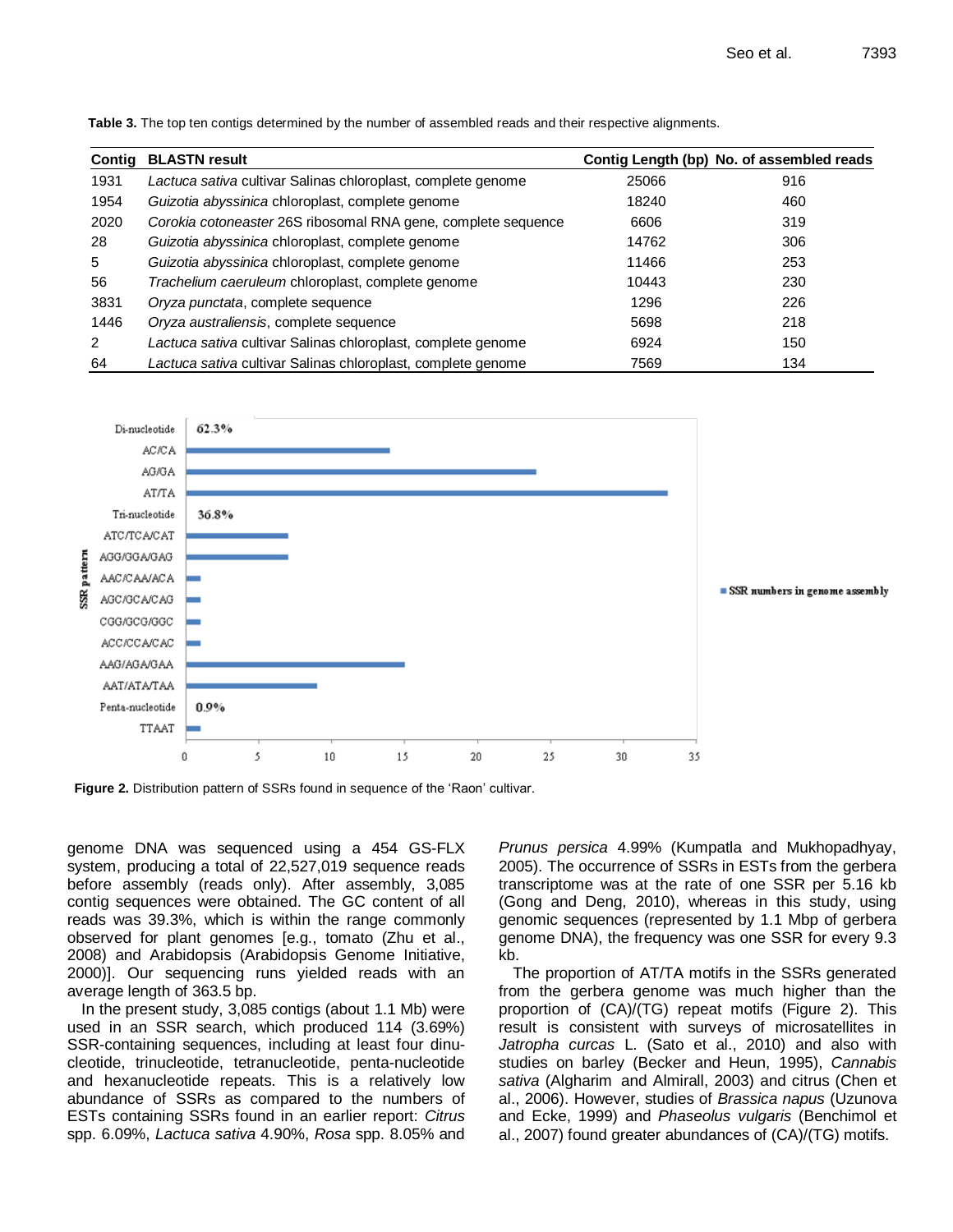| Locus            | <b>GenBank</b><br>accession number | <b>Repeat motif</b>                    | Repeat<br>status | Primer sequence $(5' \rightarrow 3')$ | <b>Fluoresce</b><br>nt dye | Tm <sup><math>Z</math></sup> (°C) | <b>Expected</b><br><b>Product size</b> | Gerbera size<br>range (bp) | # Alleles <sup>w</sup> |
|------------------|------------------------------------|----------------------------------------|------------------|---------------------------------------|----------------------------|-----------------------------------|----------------------------------------|----------------------------|------------------------|
| GB-GJ-002        | JF343527                           | (AAT) <sub>4</sub>                     | Perfect          | F: TCAGTCTTCTTTGCCGTTTC               | <b>FAM</b>                 | 58                                | 188                                    | 203-206                    | $\overline{2}$         |
|                  |                                    |                                        |                  | R: TGATCCACGATTTCCCAG                 |                            |                                   |                                        |                            |                        |
| GB-GJ-011        | JF343528                           | $(CAC)_5$                              | Perfect          | F: GTGCATGGCTGTGTTCAA                 | <b>HEX</b>                 | 58                                | 255                                    | 234-273                    | $\overline{4}$         |
|                  |                                    |                                        |                  | R: CCCAGGACAAAGTAGCCC                 |                            |                                   |                                        |                            |                        |
| GB-GJ-021        | JF343529                           | (AAAG) <sub>4</sub>                    | Perfect          | F: GCCTCCGAATTTGCTTTT                 | <b>NED</b>                 | 58                                | 283                                    | 299-303                    | $\overline{2}$         |
|                  |                                    |                                        |                  | R: TTCAAGCATGAGGGCAAG                 |                            |                                   |                                        |                            |                        |
| GB-GJ-049        | JF343530                           | (AT) <sub>4</sub> , (ACA) <sub>6</sub> | Compound         | F: AATTGTCCTCGACTCCGTT                | <b>FAM</b>                 | 58                                | 296                                    | 160-317                    | 8                      |
|                  |                                    |                                        |                  | R: ATCCATGTAGCCAACCCC                 |                            |                                   |                                        |                            |                        |
| GB-GJ-059        | JF343531                           | (AG) <sub>7</sub>                      | Perfect          | F: TGTCACTGTGTGAGAGTCGC               | <b>FAM</b>                 | 58                                | 189                                    | 182-211                    | 4                      |
|                  |                                    |                                        |                  | R: GGATGACGATGACGAGGA                 |                            |                                   |                                        |                            |                        |
| GB-GJ-063        | JF343532                           | $(ATC)4$ , $(CAT)5$                    | Imperfect        | F: TTTCCCCCATCATCCTTT                 | <b>FAM</b>                 | 58                                | 192                                    | 194-235                    | $\overline{4}$         |
|                  |                                    |                                        |                  | R: GGATGACGATGACGAGGA                 |                            |                                   |                                        |                            |                        |
| GB-GJ-074        | JF343533                           | $(CAT)_{5}$                            | Perfect          | F: TCTCAAATTGCCTTCCGA                 | <b>HEX</b>                 | 58                                | 283                                    | 296-299                    | $\overline{c}$         |
|                  |                                    |                                        |                  | R: GGTCTATCAAGGGGCCAG                 |                            |                                   |                                        |                            |                        |
| <b>GB-GJ-077</b> | JF343534                           | (TGA) <sub>6</sub>                     | Perfect          | F: GAGCAAGCCATCATCACC                 | <b>NED</b>                 | 58                                | 197                                    | 195-218                    | $\overline{4}$         |
|                  |                                    |                                        |                  | R: CTTGCTTTCCTGCTCCCT                 |                            |                                   |                                        |                            |                        |

**Table 4.** Characteristics of polymorphic microsatellite markers isolated for gerbera.

 $^{\mathsf{Z}}$ Tm, annealing temperature; #Alleles<sup>W</sup>, the total number of observed alleles among the 28 accessions.

Malausa et al. (2011) reported that enriched libraries are able to design primers about three times more than shotgun library. But, the genomic library enriched method have the disadvantage of the difficulty encountered in hybridization with AT and GC probe, which makes it to easily construct the self-complementary structure than the other kinds of repeat types of DNA sequences (Ashkenazi et al., 2001; Lagercrantz et al., 1993). Malausa et al. (2011) analyzed *Apis mellifera*  using enriched and shotgun libraries; the percentage of microsatellite motifs of AT nucleotides was 8 and 39%, respectively. These results were similar to that detected in our gerbera shotgun library.

The importance of microsatellites as genetic markers and their potential use in various applications, such as diversity analysis or genetic mapping for crop improvement, have been well verified in plants (Csencsics et al., 2010; Lee et al., 2009; Takundwa et al., 2010). Despite their many advantages, SSR markers had not been developed or used in gerbera. Therefore, we developed and used SSRs to assess genetic diversity in gerbera accessions. Of these SSR markers, 75% were perfect type, 12.5% were imperfect and 12.5% were compound type. In the dendrogram shown in Figure 3, all 28 *G. hybrida* cultivars had no clear distinction between flower types. These differences could be attributed to the

low number of SSR markers employed.

In this study, we reported the successful development of eight polymorphic markers using 454-pyrosequencing technology. We also tested the applicability of these markers in *G. hybrida*. Although, only eight markers have been tested here, these microsatellite markers provide a useful tool for gerbera breeding programs. The com-prehensive dataset from this study will contribute to further genetic improvements, genomic information and gene discovery in gerbera. To our knowledge, this is the first report on microsatellite markers for gerbera (*G. hybrida*) and it confirms the usefulness of this kind of marker as a tool for cultivar identification and the breeding of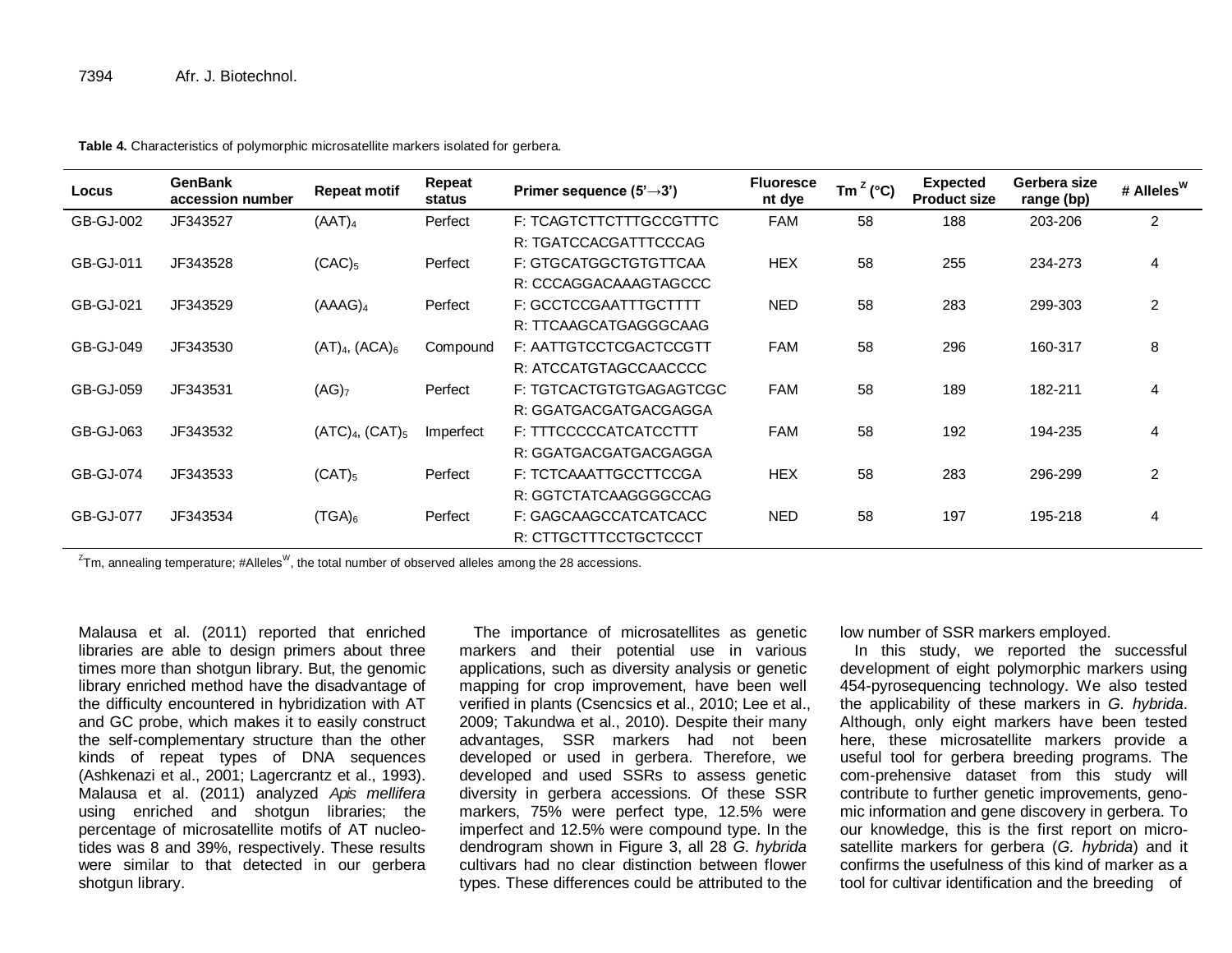

**Figure 3.** Dendrogram showing relationships among 28 *G. hybrida* accessions based on UPGMA of SSR profiles.

**Table 5.** Calculation of clonal diversity within groups.

| Group                                |    | Number of samples Number of genotypes | Nei's div $\overline{ }$ |
|--------------------------------------|----|---------------------------------------|--------------------------|
| Group-I                              | 16 | 14                                    | 0.98                     |
| Group-II                             | 9  | 8                                     | 0.97                     |
| Group-III                            | 3  | 3                                     | 1.00                     |
| Total                                | 28 | 25                                    |                          |
| <b>Total diversity</b>               |    |                                       | 0.99                     |
| Average diversity within populations |    |                                       | 0.98                     |

 $Z$ Nei's div: Nei's (1987) genetic diversity corrected for sample size.

new cultivars.

# **ACKNOWLEDGEMENT**

This study was supported by a grant (Code no. PJ006825) ->PJ008368 from the National Academy of Agricultural Science, RDA, Republic of Korea.

## **REFERENCES**

Algharim HJ, Almirall JR (2003). Development of microsatellite markers in Cannabis sativa For DNA typing and genetic relatedness analyses. Anal. Bioanal. Chem. 376: 1225-1233.